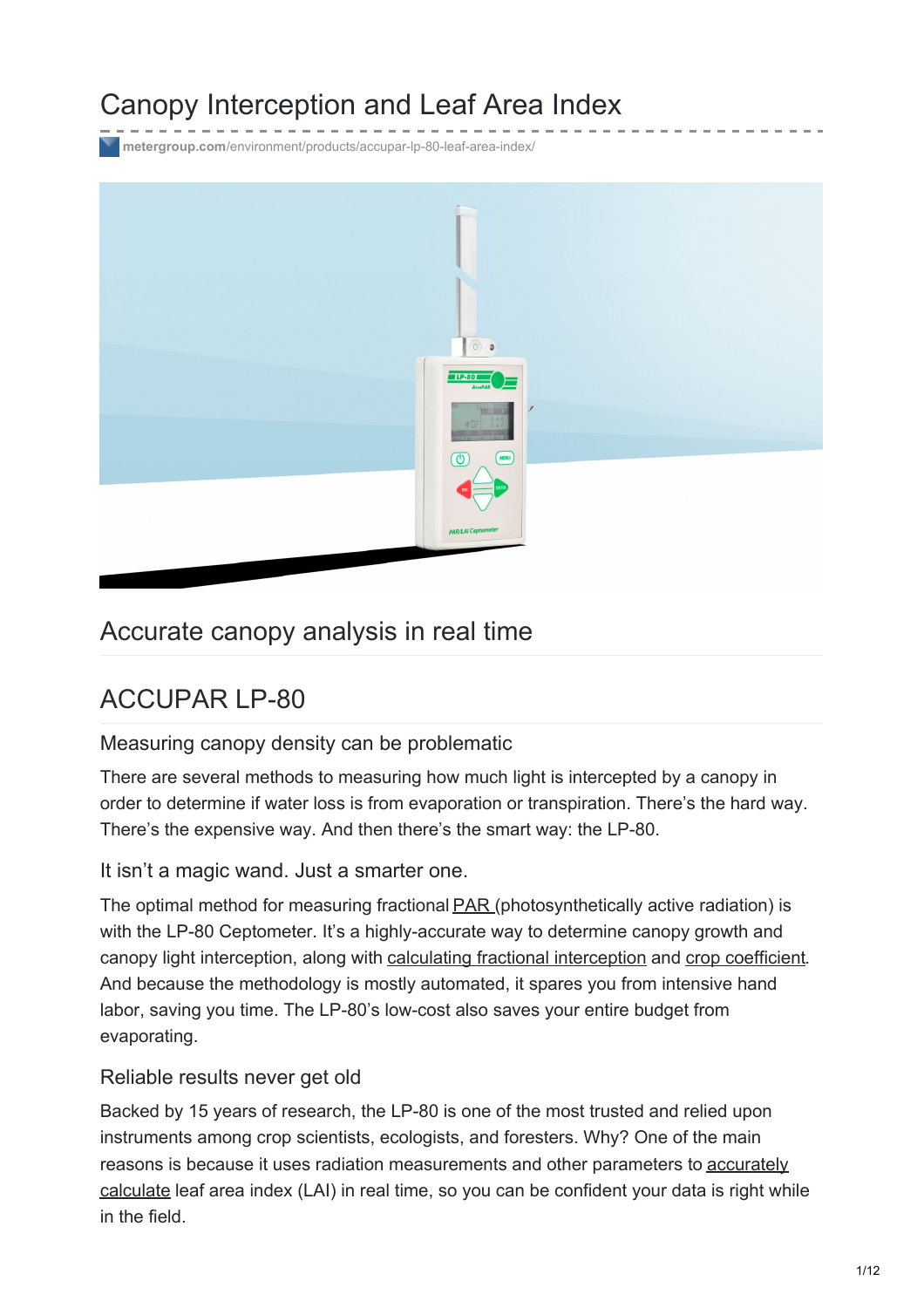Another reason for the LP-80's popularity is an included external PAR sensor which can be used to make simultaneous above- and below-canopy PAR measurements as a reference for intercepted light in clear, partly cloudy, or even overcast sky conditions. No wonder it's relied on for publishable measurements year after year.

### Automatically the favorite

The LP-80's simplicity of use has a lot to do with its automation. Rather than the painstaking 4-5 hour destructive method of running leaves through a conveyor belt, the LP-80 instead measures the photosynthetically active radiation that is impinging on the measurement wand. This is also a lot easier than the other time-consuming, multi-step alternative of placing a camera beneath a canopy, taking a picture with a fisheye lens and then using software for photo measurement.

LP-80 doesn't just automate [measurement](https://www.metergroup.com/environment/articles/lp80-pain-free-leaf-area-index/), but also the data itself. Even in its raw form, data is collected, stored, and can even be downloaded so you can analyze it anywhere. This allows you to look at correlations to make sure what you saw in the field is consistent with your measurements. In addition, the attached controller can be used to take measurements manually or log data unattended for short periods of time. Because it's so simple to use, the LP-80 continues to be the automatic choice for those that want to save a lot of time and labor.

#### The same measurements for less

The LP-80 costs less than competitor instruments that make the exact same measurements. It weighs less as well. At a little over one pound (0.5 kg), it's not only lightweight, but smaller and self-contained, so it's easier to carry around. And because the display is integrated with the measurement wand, you aren't burdened by having to bring a separate instrument to read data. There aren't any complex sets of buttons or screens to navigate either, allowing the LP-80 to provide the most value for less everything.

#### Accurate. Automated. Affordable.

A lightweight, portable, linear array of PAR sensors designed for real time, non-destructive [LAI](https://www.metergroup.com/environment/articles/lai-theory-practice/) measurements, the LP-80 has you covered when it comes to reliable results, along with time, labor, and cost savings.

#### Get [pricing](https://www.metergroup.com/request-a-quote/?prod=ACCUPAR LP-80) [Features](#page-1-0) [Specifications](#page-2-0) [Accessories](#page-4-0) Support / [Downloads](#page-8-0)

#### <span id="page-1-0"></span>**Features**

- Measures canopy PAR
- Automatically calculates Leaf Area Index in real-time
- Lightweight
- Self-contained
- Powered by four AA batteries
- Can log data unattended for short periods of time
- Stores over 2,000 readings for later download and analysis
- Above-canopy sensor enables simultaneous above- and below-canopy PAR measurements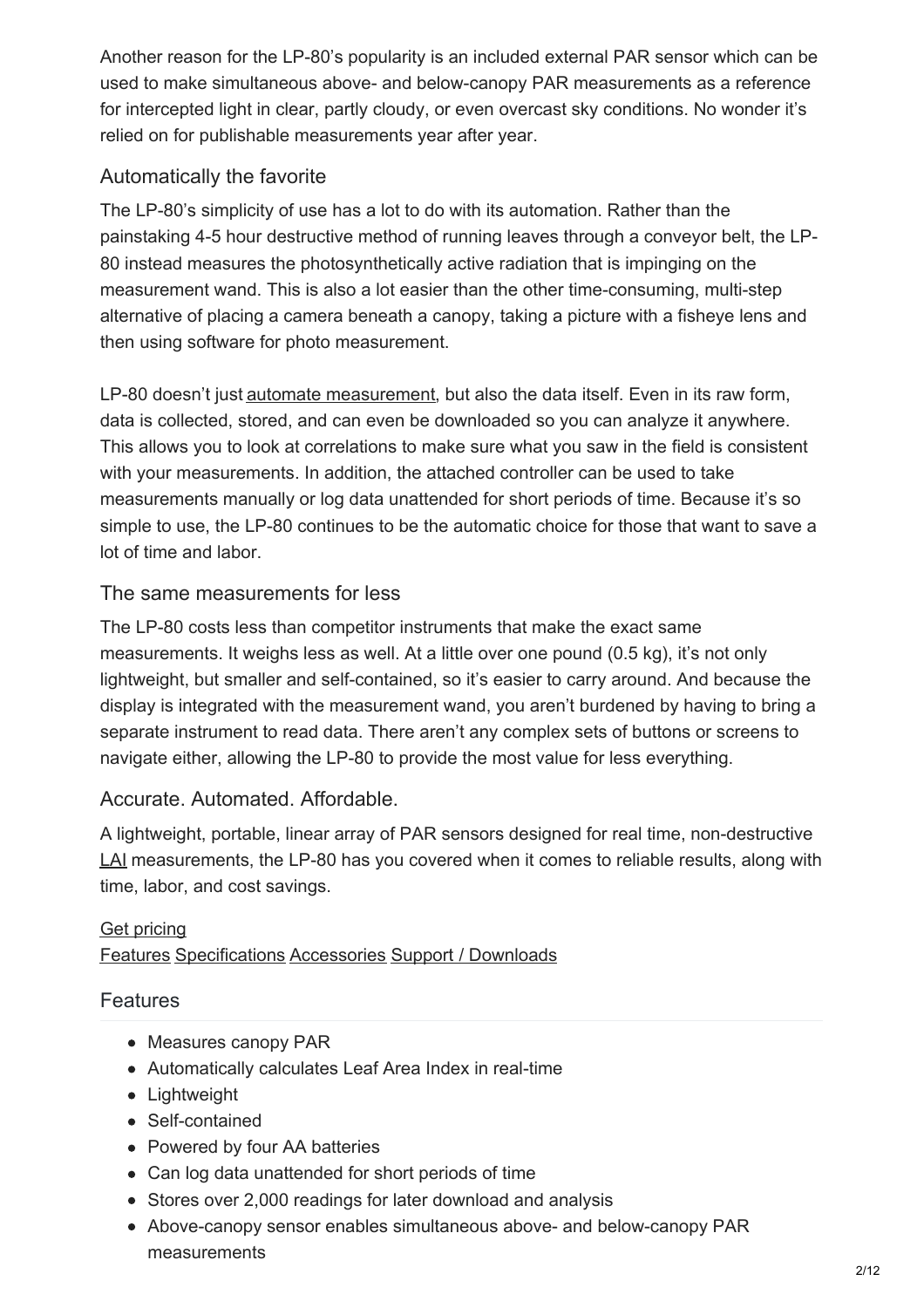# <span id="page-2-0"></span>Specifications

| Data storage capacity            | 1 MB RAM (over 2,000 measurements)                |
|----------------------------------|---------------------------------------------------|
| Number of sensors                | 80                                                |
| PAR range                        | 0 to > 2,500 µmol m <sup>-2</sup> s <sup>-1</sup> |
| Resolution                       | 1 µmol $\mathrm{m}$ <sup>-2</sup> s <sup>-1</sup> |
| Probe length                     | 84 cm                                             |
| Overall length                   | 99 cm (40 in)                                     |
| Unattended logging interval      | User selectable, between 1 and 60 min             |
| Instrument weight                | 0.56 kg (1.23 lbs)                                |
| Data retrieval                   | Direct via RS-232                                 |
| Keypad                           | 7 key, menu-driven                                |
| Operating environment            | 0-50 °C (32-122 °F), 0-100% relative humidity     |
| External PAR sensor cable length | 5 <sub>m</sub>                                    |
| Interface cable                  | RS-232 cable                                      |
| Power                            | Four AAA Alkaline cells                           |
| Minimum spatial resolution       | 1 cm                                              |

## Accessories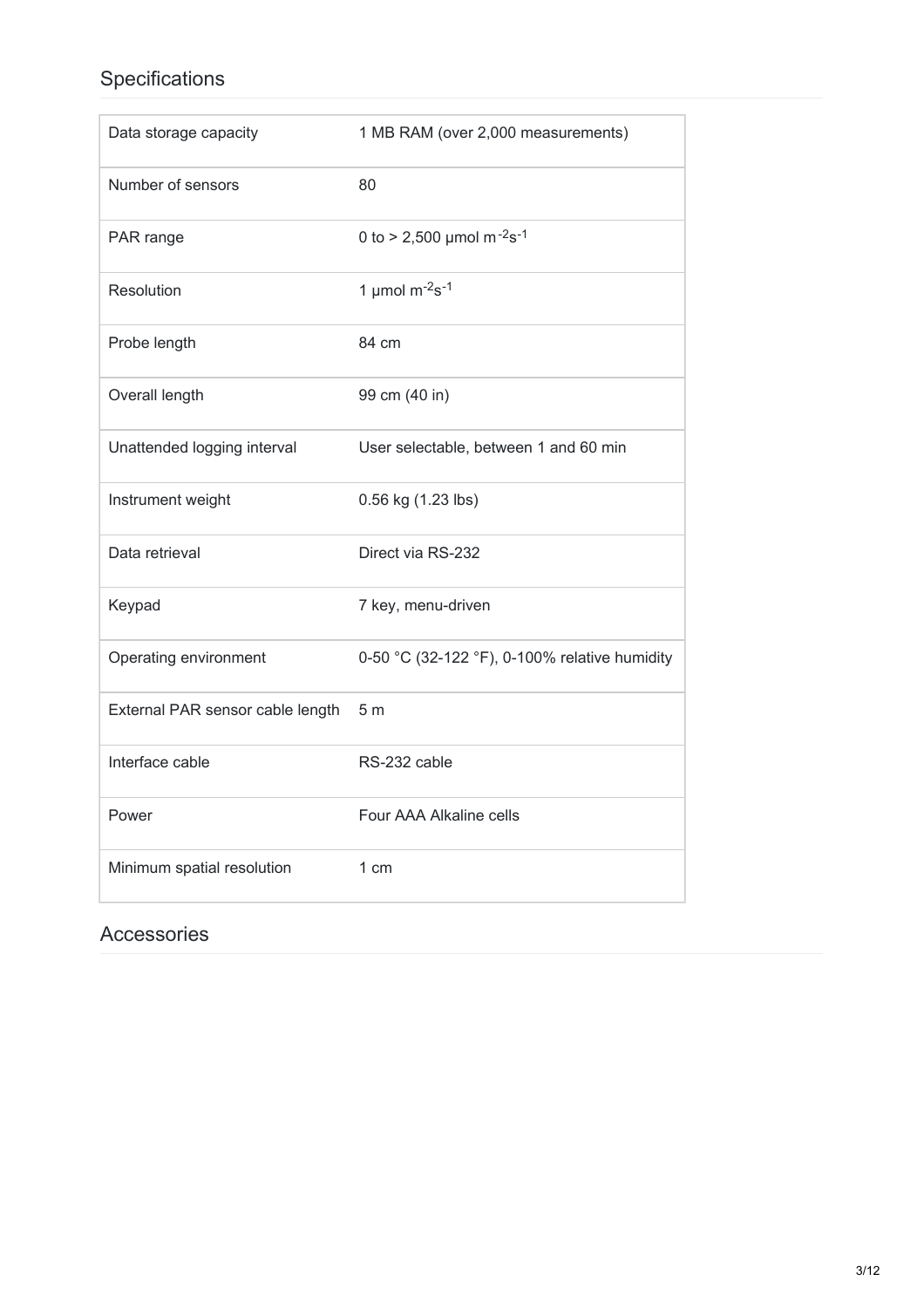

RS232 Cable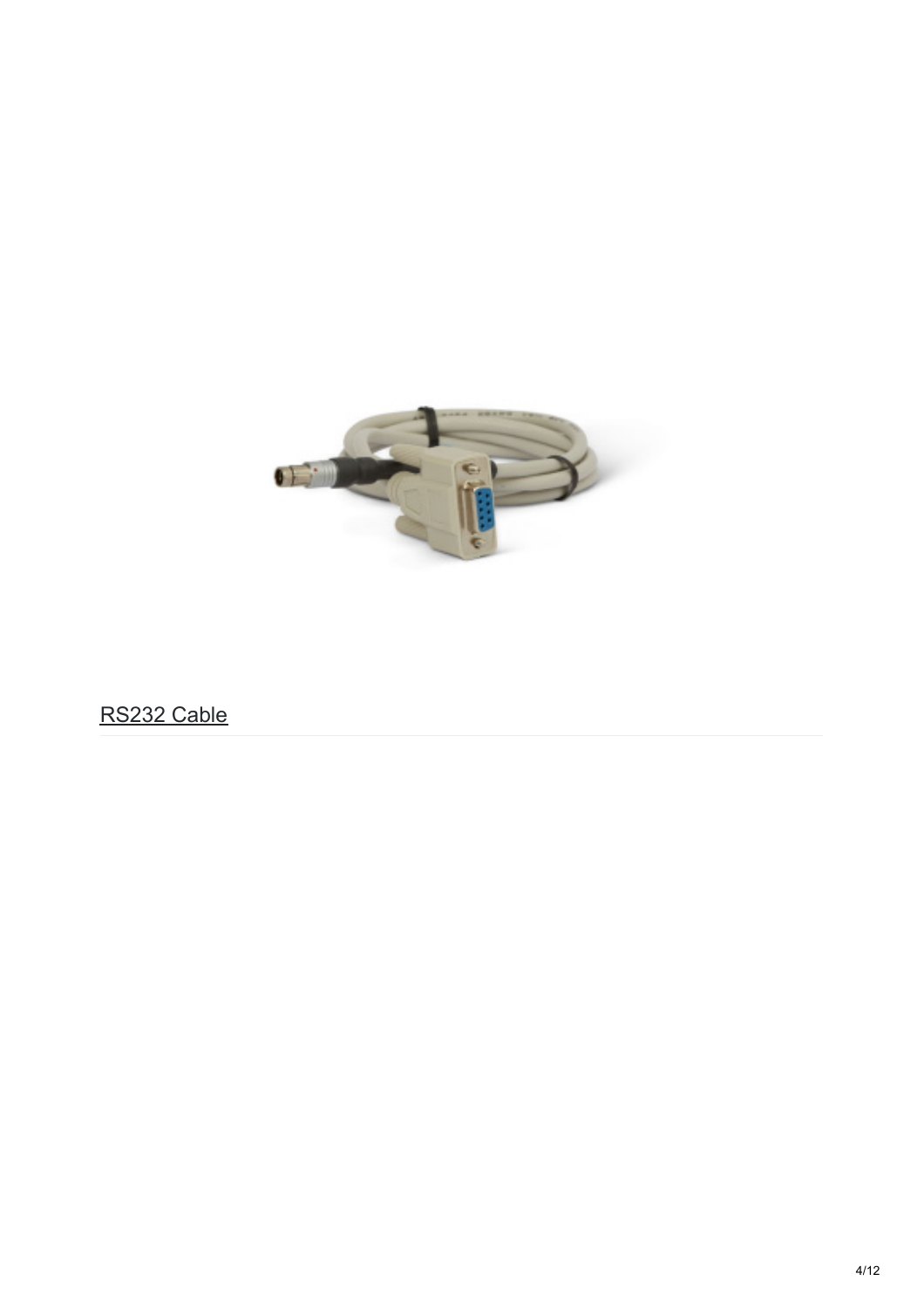<span id="page-4-0"></span>

External Replacement Sensor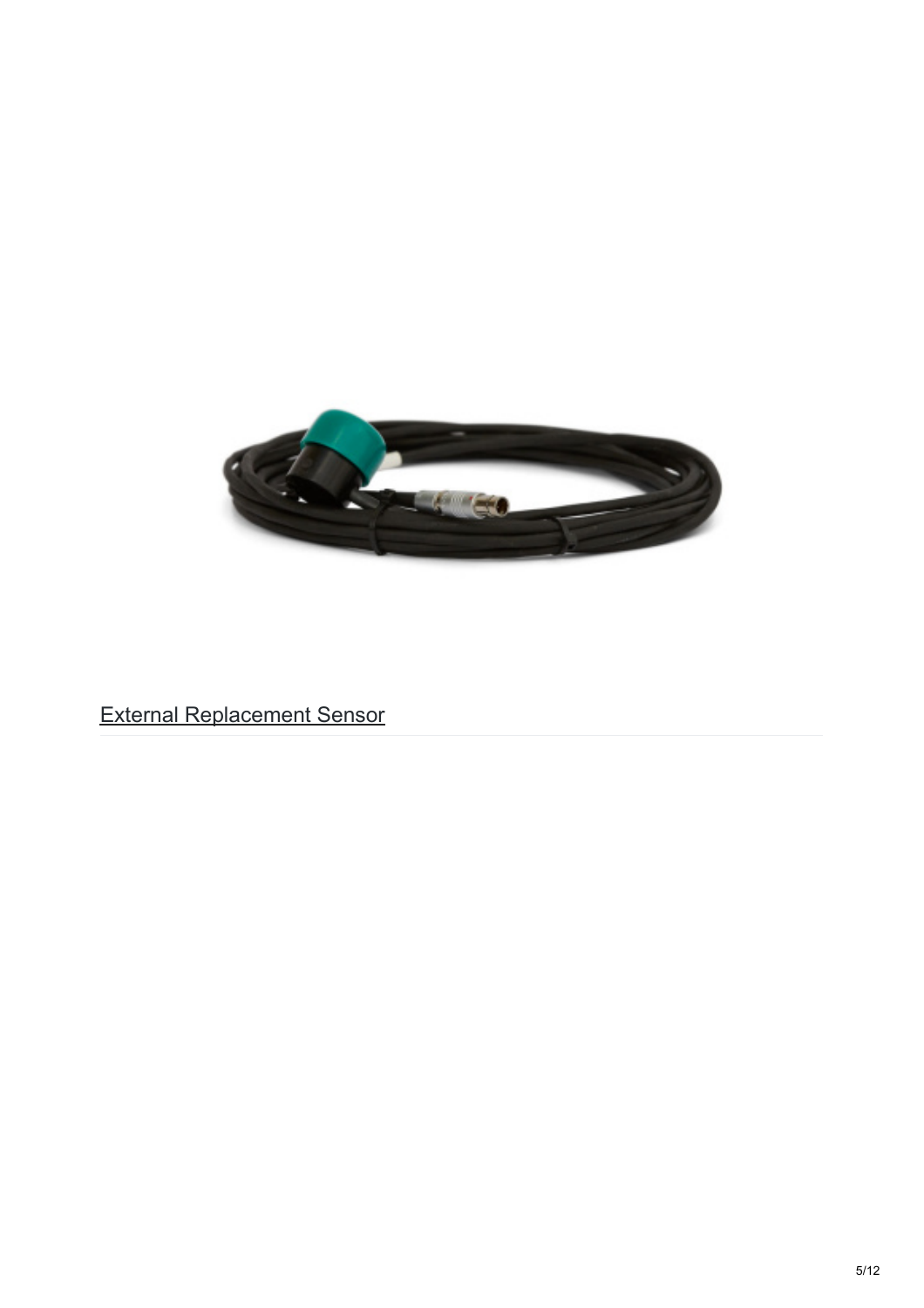

## Leveling Plate

#### Support

Have a question or problem? Our support team can help.

We manufacture, test, calibrate, and repair every instrument in house. Our scientists and technicians use the instruments every day in our product testing lab. No matter what your question is, we have someone who can help you answer it.

Email: support.environment@metergroup.com

Phone US: +1 509-332-5600 Phone Europe: +49 89 12 66 52 0

#### **Downloads**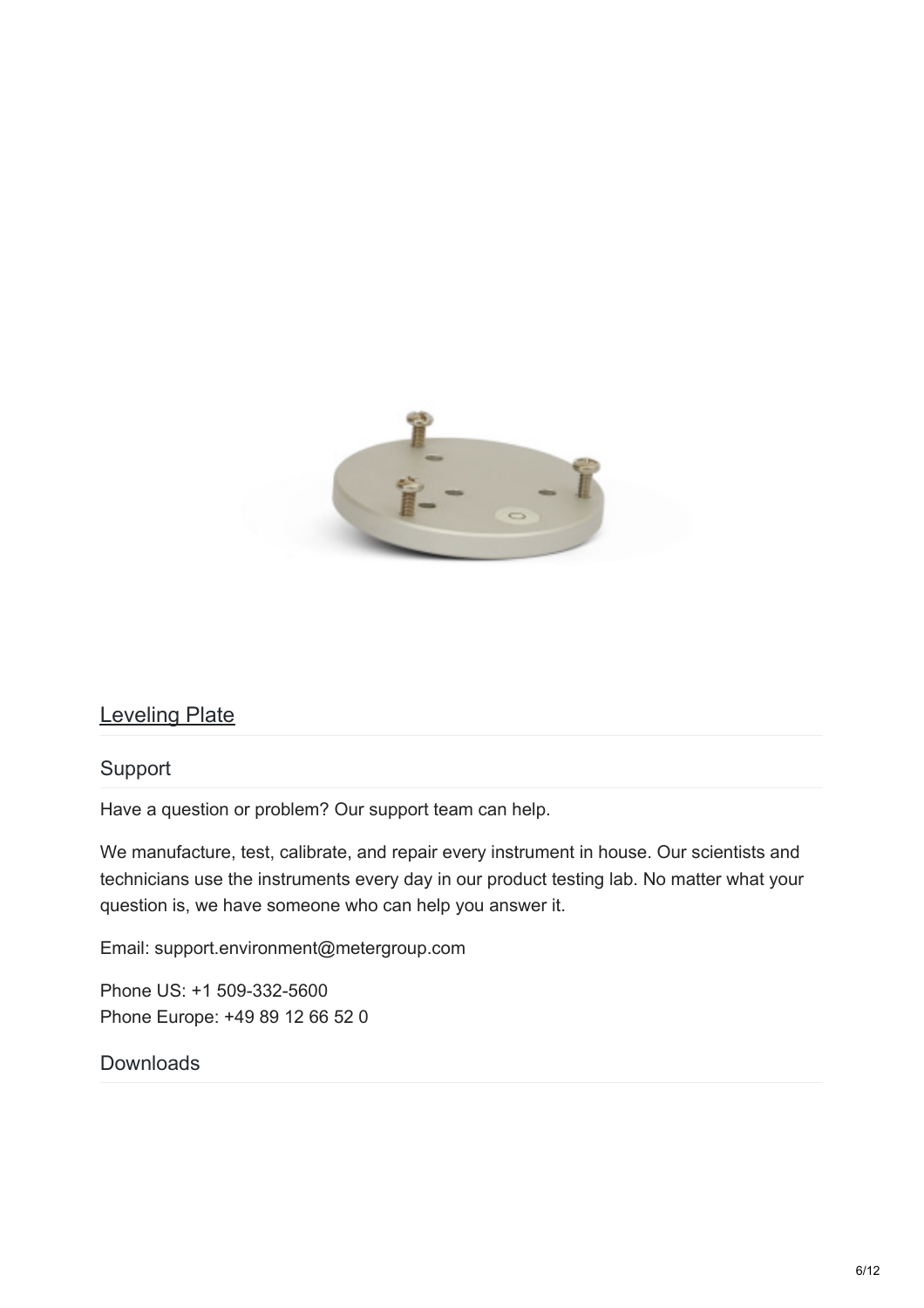[Acculink](http://software.metergroup.com/AccuLink22.exe) 2.2 EXE / 1.66 MB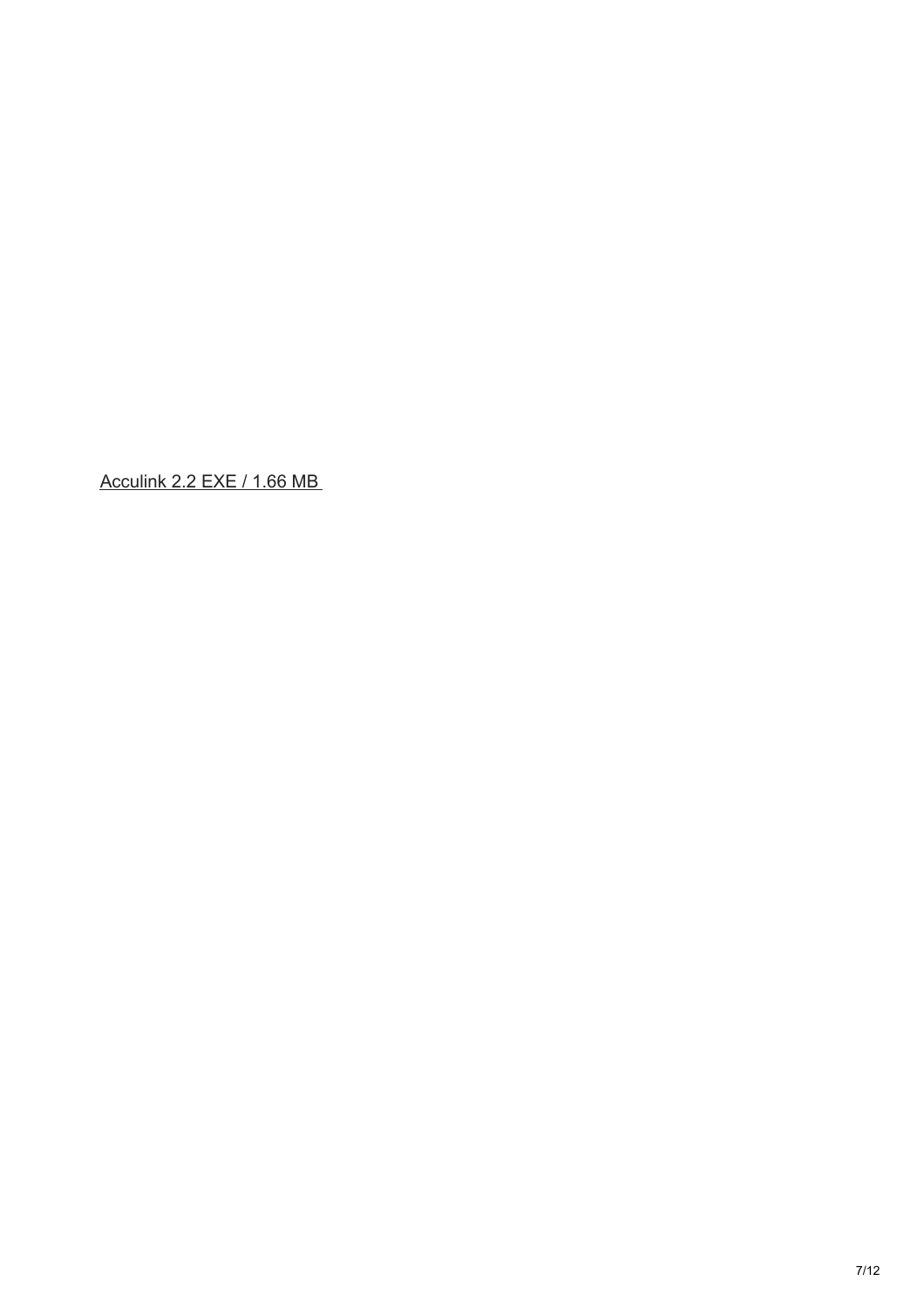[ACCUPAR](http://library.metergroup.com/Manuals/10242_Accupar LP80_Web.pdf) LP-80 Manual PDF / 1.53 MB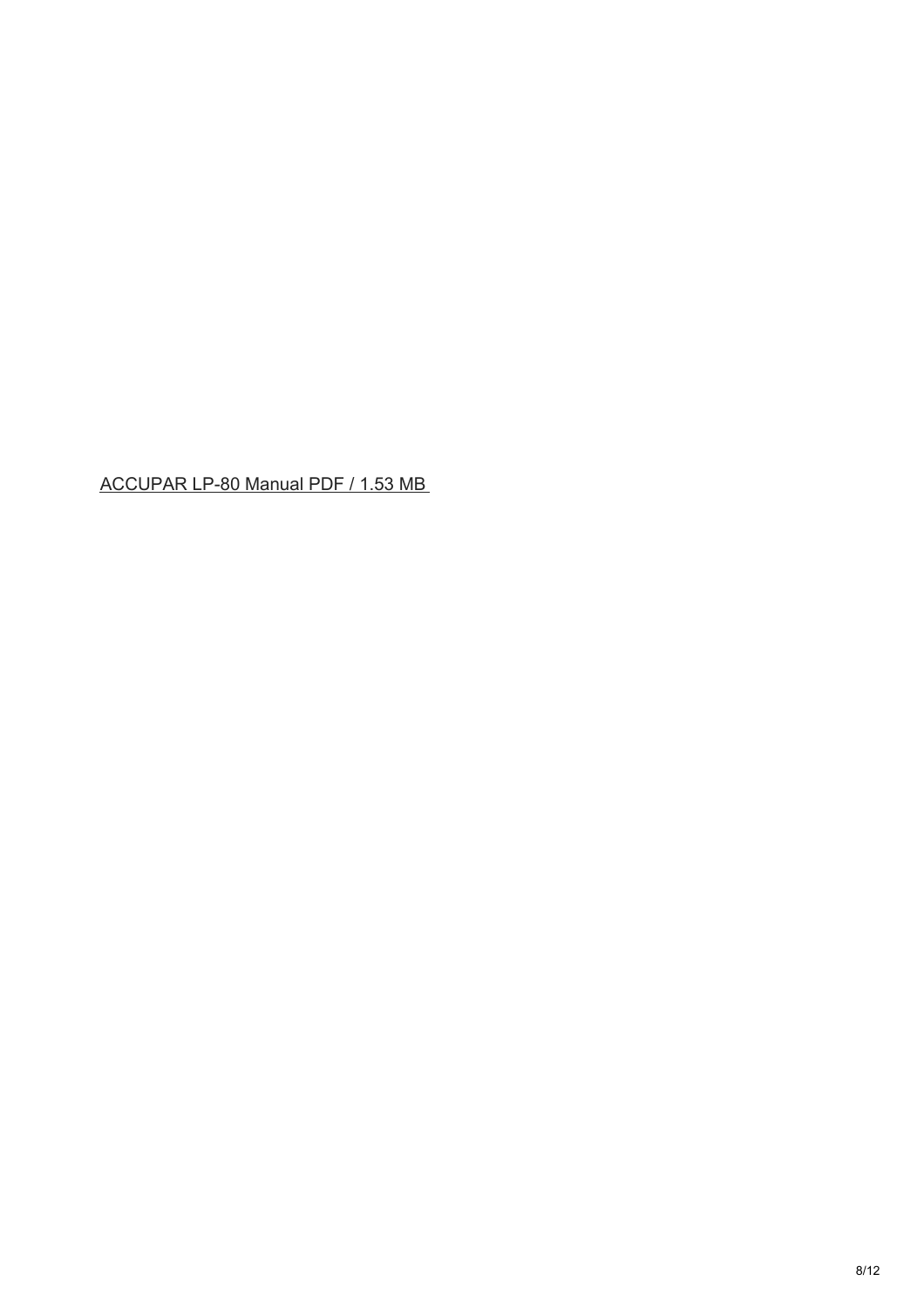<span id="page-8-0"></span>LAI [Calculator](http://library.metergroup.com/Support/LAI-Calculator.xls) XLS / 32.50 KB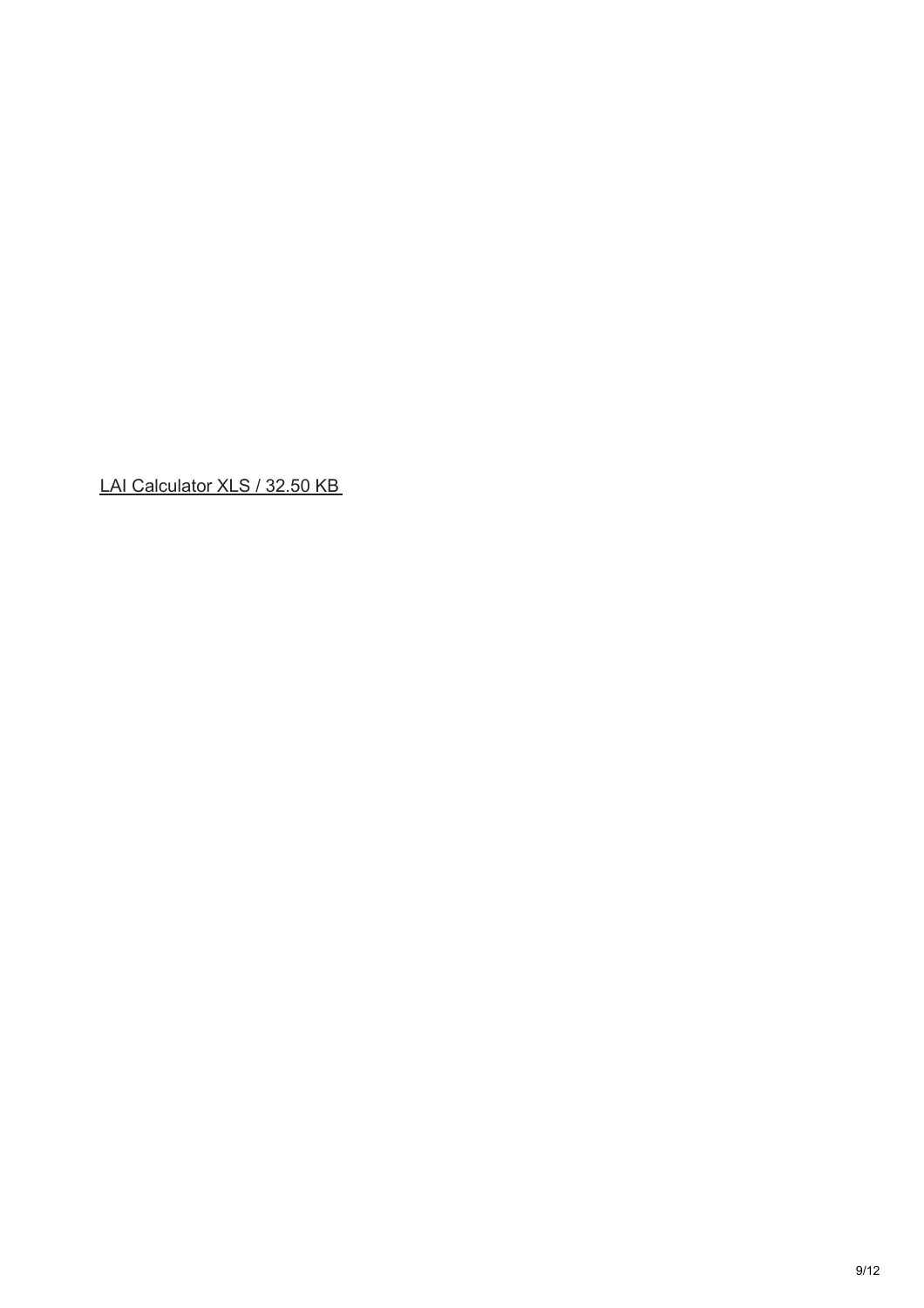LP-80 [Firmware](http://software.metergroup.com/updaters/LP-80-R2-00-Updater.exe) Updater EXE / 1.08 MB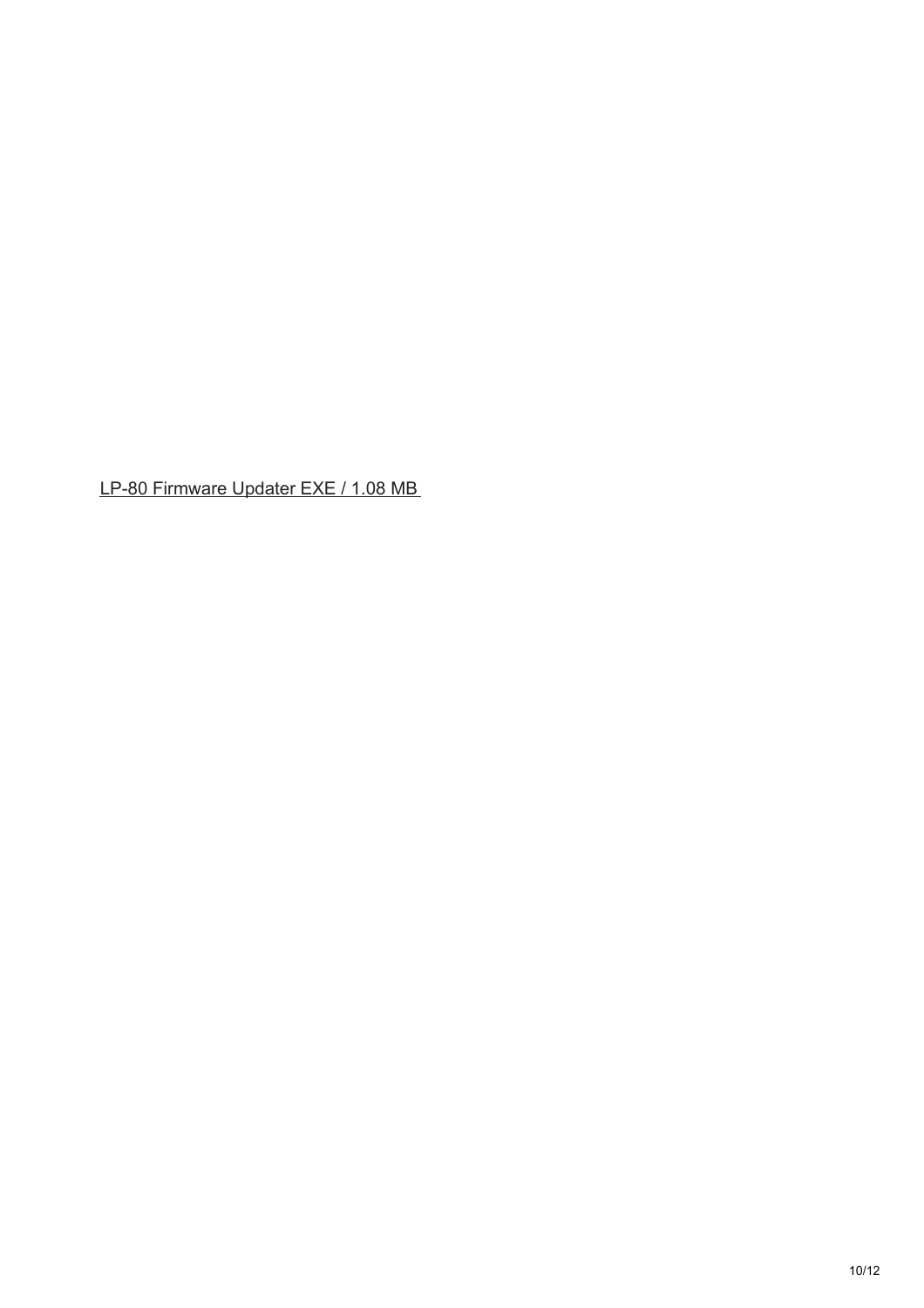LP-80 Utility [Installer](http://software.metergroup.com/LP-80 Utility installer v1.4.exe) EXE / 13.70 MB

Related Products